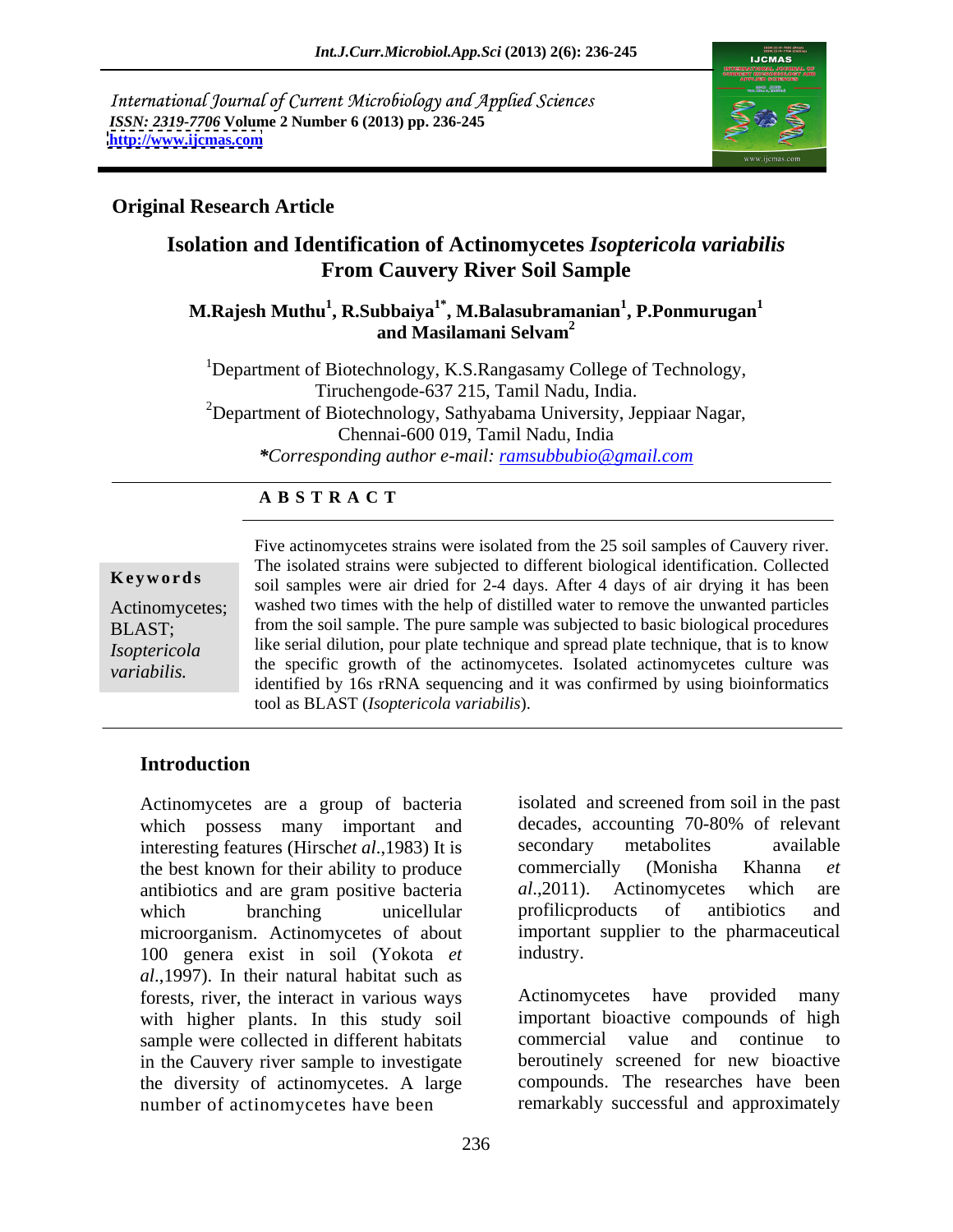two thirds of naturally occurring the development of newer drugs (Kutzner, antibiotics, includ-ing many of medical *et al.*, 1986). importance, have been isolated from actinomycetes, (Okami *et al.,* 1988). Actinomycetes are the most economically (Goodfellow *et al*., (1988) reviewed the literature on isolation of actinomycetes and suggested thatonly 10% of the production of about half of the discovered actinomycetes are isolated from nature. bioactive secondary metabolites, notably Most of the antibiotics in use today are antibiotics (Berdy *et al*., 2005), anti-tumor derivatives of natural products of agents (Crag et al.,2005), actinomycetes and fungi, (Butler *et al.,* 2006). Actinomycetescan be isolated from 2001) and enzymes (Oldfield et al., 1998). soil and marine sediments. Althoughsoils Because of the excellent track record of have been screened by the pharmaceutical actinomycetes in this regard, a significant industry for about 50 years, only a miniscule fraction of the surface of successful isolation of novel theglobe has been sampled, and only a actinomycetes from terrestrial sources for small fraction of actinomycetes taxa has drug screening programs in the past fifty been discovered (Baltz *et al.,* 2005). years. Recently, the rate of discovery of

Actinomycetes are the most economically actinomycetes has decreased, whereas the valuable prokaryotes which are well rate of re-isolation of known compounds known to produce chemically diverse metabolites with wide range of biological it is crucial that new groups of activity (Balagurunathan*et al*., 2007). Recent days the discovery of known exploited habitats be pursued as sources of metabolites and actinomycetes are novel bioactive secondary metabolites. increasing due to the exploitation of natural ecosystems. Exploitation of less and unexplored ecosystems for actinomycetes is highly necessary for the Soil Sample Collection discovery of novel bioactive metabolites. Actinomycetes are important sources of new bioactive compounds such as method from various locations visited antibiotics and enzymes (Vining *et*  throughout this scientific expedition to *al*.,1992) which have diverse clinical Cauvery river sample from an area of effects and are active against many Erode. Soil samples were air-dried under organisms (Bacteria, Fungi, Parasites etc.). room temperature for about 10 days before In fact more than 50% of the known isolation. Soil samples were collected natural antibiotics are produced from actinomycetes (Miyadoh, *et al*., 1993). The most striking feature of the actinomycetes is their ability to produce a wide variety of secondary metabolites. 0.5g of soil samples was suspended in 9.5 These natural products have been ml of sterile distilled water and was 1000-

*et al*., 1986).

and biotechnologically valuable prokaryotes. They are responsible for the production of about half of the discovered agents (Crag *et al.*,2005),<br>immunosuppressive agents (Mann *et al.*,<br>2001) and enzymes (Oldfield *et al.*, 1998).<br>Because of the excellent track record of amount of effort has been focused on the successful isolation of novel new compounds from terrestrial hasincreased (Fenical *et al*., 1999). Thus, actinomycetes from unexplored around

# **Materials and Methods**

# **Soil Sample Collection**

Soil Sample were collected by sterile method from various locations visited 10cm below the soil surface of Cauvery river.

# **Isolation of Actinomycetes**

extraordinary sources of lead structures in fold diluted ,0.1ml of the dilutions was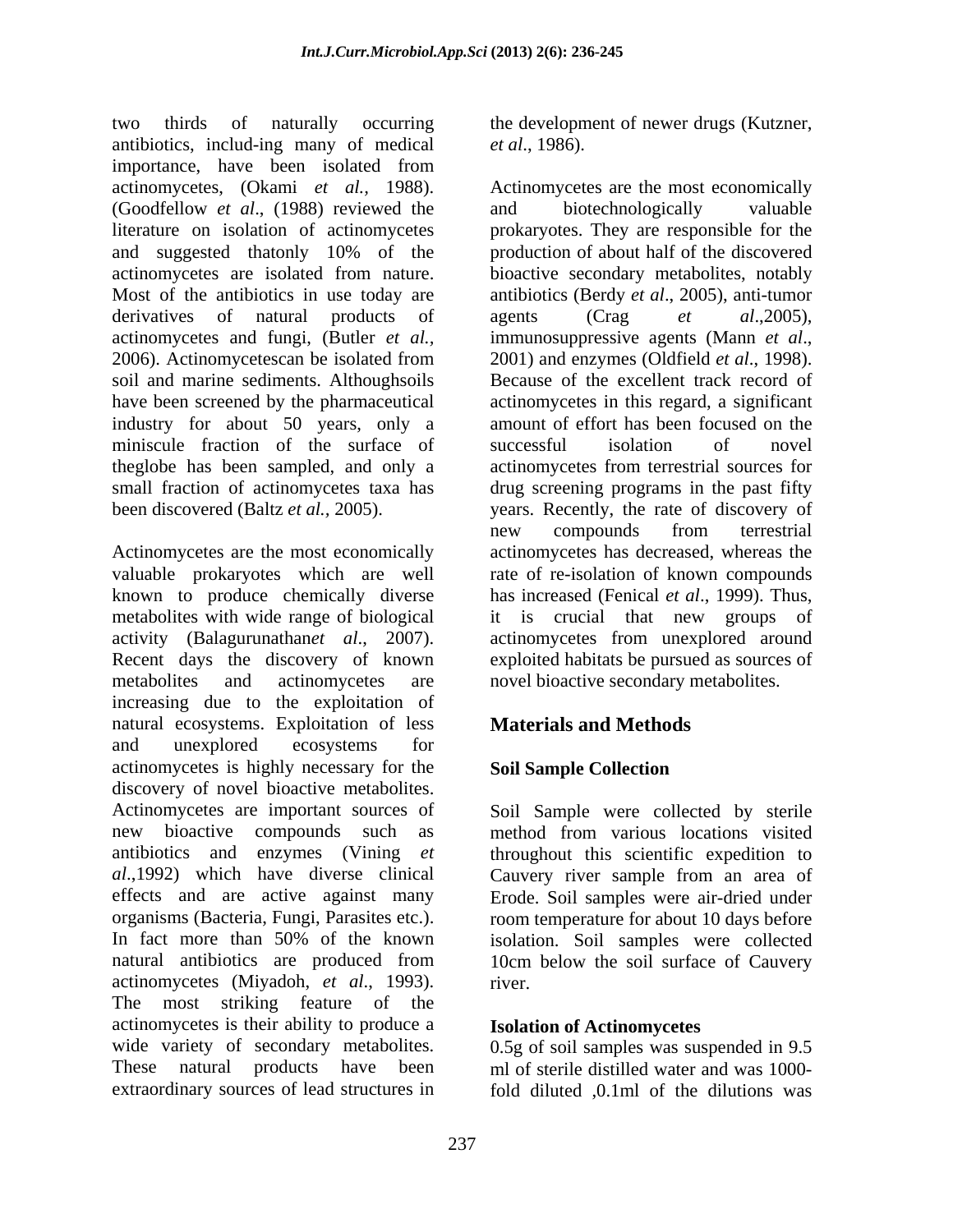spread on humic acid +modified B Molecular Technique for Selective vitamins agar (HV) medium, pH 7.2, supplemented with cycloheximide. The largely untapped ecosystem from which the probability of finding novel

Microbes are largely characterized on the The macroscopic and macroscopic studies morphological methods alone for of an actinomycetes growing on agar can provide useful and rapid clues for

Macroscopic characters include colony show specific coloration, therefore characteristics such as size, shape, color, absence or presence of aerial mycelium and extent of spore formation. Cultures are observed for microscopic feature including fragmentation of substrate and arial mycelium, presence of sclerotic, spore chain morphology and spore surface ornamentation. On the basis of spore chains, the strains can be placed into

For example, the species belonging to the genus Streptomyces are divided into three of the spore bearing hyphae and spore screening programs decreasing the chains can be determined by light microscopy using coverslip culture and isolates. slide culture techniques. Actinomycetes are also observed by the phase-contrast microscopy for study of spore surface ornamentation. Genera of purified isolate can be identified based on morphological comparisons to the existing description of which are used for the identification of the known genera as given in Bergey's Manual Determinative Bacteriology.

#### **Molecular Technique for Selective Isolation Actinomycetes**

plates were incubated at 28ºC for 2 weeks. In microbial screening program, a large Marine environment represents one such number of isolates are screened to increase rare actinomycetes genera having a antimicrobial compounds, since it is potential for producing novel metabolites generally known that morphologically have been discovered. similar appearing strains have more **Morphological Identification** metabolites compared to morphologically basis of their morphological characters. limitations in the use of traditional the probability of finding novel chances of production the same secondary discrimination is important to save efforts, time and resources. However, there are morphological methods alone for identifying strains.

identification of their respective genus. Firstly, some genera of actiomycetes do consistency on different media, the would not help in their distinction as not produce distinct aerial mycelium or show specific coloration, therefore morphological analysis of such strains separate genera.

groups. actinomycetes may not be possible. Secondly, many actinomycetes genera show morphological variation at different stages of growth when cultured on various media causing confusion during their taxonomic identification. As a result, result, reliable identification of

groups broadly i.e. rectiflexibiles, morphologically alike on the isolation ratinaculiberti and spirals. Characteristics plates and would be eliminated during Thirdly, different strains of actinomycetes belonging to the same genus appear screening programs decreasing the chances of recovering potentially useful isolates.

> Furthermore, the traditional biochemical method and phenotypic studies including cell wall analyses, polar lipids analyses and fatty acids methyl ester analyses aerobic filamentous actinomycetes require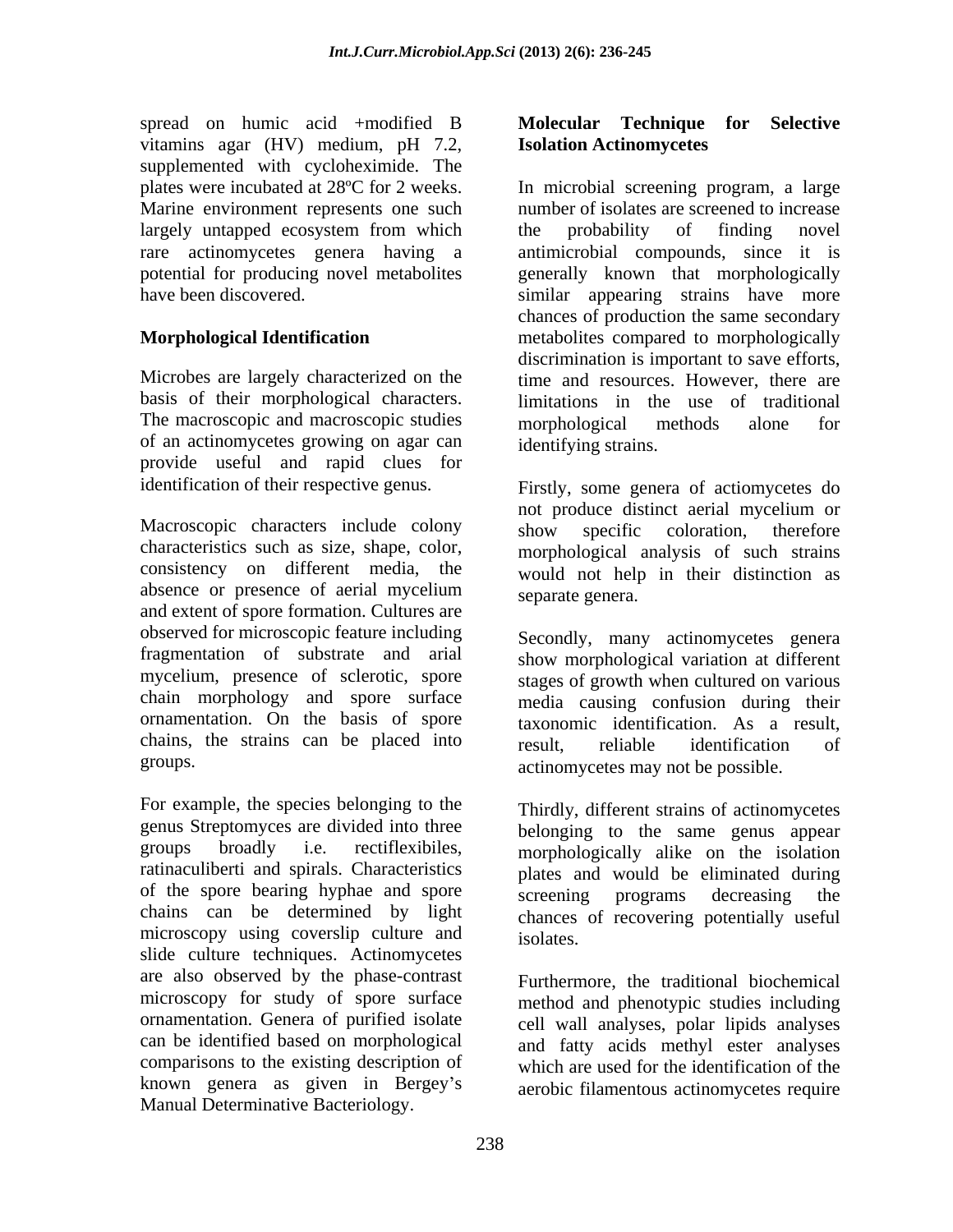extensive labra and time. In many cases to the level of single genus. at 28<sup>o</sup>C.

Another strategy that should be adopted Physiological and biochemical during screening programs is to avoid characterization: The physiological rediscovery of known compounds derived characteristics of the isolates such as, from the commonly occurring soil growth at different pH(2,4,6,8 and Streptomyces species. Streptomyces have 10),temperature(20,25,30,40 and 45C) and been extensively screened and exploited NaCl concentration (1.5,3,5 and 7g/l) were for secondary metabolite production therefore, the probability isolating novel antimicrobial compounds from species of **16s rRNA Approach** Streptomyces very low.

The chances of isolating new bioactive mature slant culture of the actinomycetes compounds from rarer, non-streptomyces were inoculated aseptically into 250 ml appear more promising. Therefore Erlenmeyer flasks each containing 30 ml methods which can distinguish of Nutrient broth medium (beef extract 2 Streptomyces from morphologically g/l, yeast extract 2 g/l, peptone 5 g/l and similar actinomycetes as well as identify sodium chloride 8 g/l, pH 7.1 after rare actinomycetes up to the genera level sterilization) and incubated in a rotary would be extremely useful. Shaker at 30°C for 2 days at 180 rpm.

### **Screening of Antibacterial Activity of Actinomycetes**

Preliminary screening: Antibacterial active of actinomycetes was subjected to primary screening by cross streak plate technique was transferred into fresh tube containing straight-line inoculation of the 500 µl of TE buffer supplemented with actinomycetes isolates was made on lysozyme (20 mg/ml). The tube was modified nutrient agar medium and incubated at 37°C for 30 minutes. incubated at 28ºC for 4 to 5 days .

inoculated into starch-casein broth, and days.  $\lambda$  solution  $(v/v, 1:1)$  at 10,000rpm for 5

actinomycetes were cultured on four agar, actinomycetes isolation agar, centrifuging at 10,000 rpm for 10 minutes.

such methods can not identified an isolate casein agar, and incubated for 7 to 10 days glycerol yeast extract ager and starch at  $28^{\circ}\mathrm{C}$ .

> Physiological and biochemical characterization: The physiological characteristics of the isolates such as,<br>growth at different  $pH(2,4,6,8)$  and recorded in starch casein broth.

# **16s rRNA Approach**

DNA preparation method: Growth from Cultures were centrifuged at 10,000 rpm for 10 minutes.

The 0.1 g of mycelium was transferred in to sterile porcelain dish and crushed with liquid nitrogen. The crushed mycelium incubated at 37°C for 30 minutes.

Secondary screening: The selected of proteinase K into the tube and incubated antagonistic actinomycetes isolates were at 55°C for 30 minutes. The lysate was incubated at 28ºC in a shaker for 7 to 10 equal volume of phenol: chloroform Colony morphology on different media: transferred carefully to a fresh tube and The selected two antagonistic DNA was precipitated by adding 70-90% different cultured media, namely nutrient minutes. The pellet was formed by Added 20  $\mu$ l of 10% SDS (w/v) and 20  $\mu$ l cooled down and extracted once with solution  $(v/v, 1:1)$  at 10,000rpm for 5 minutes. The aqueous phase was ethanol and keeping at -20°C for 30 centrifuging at 10,000 rpm for 10 minutes.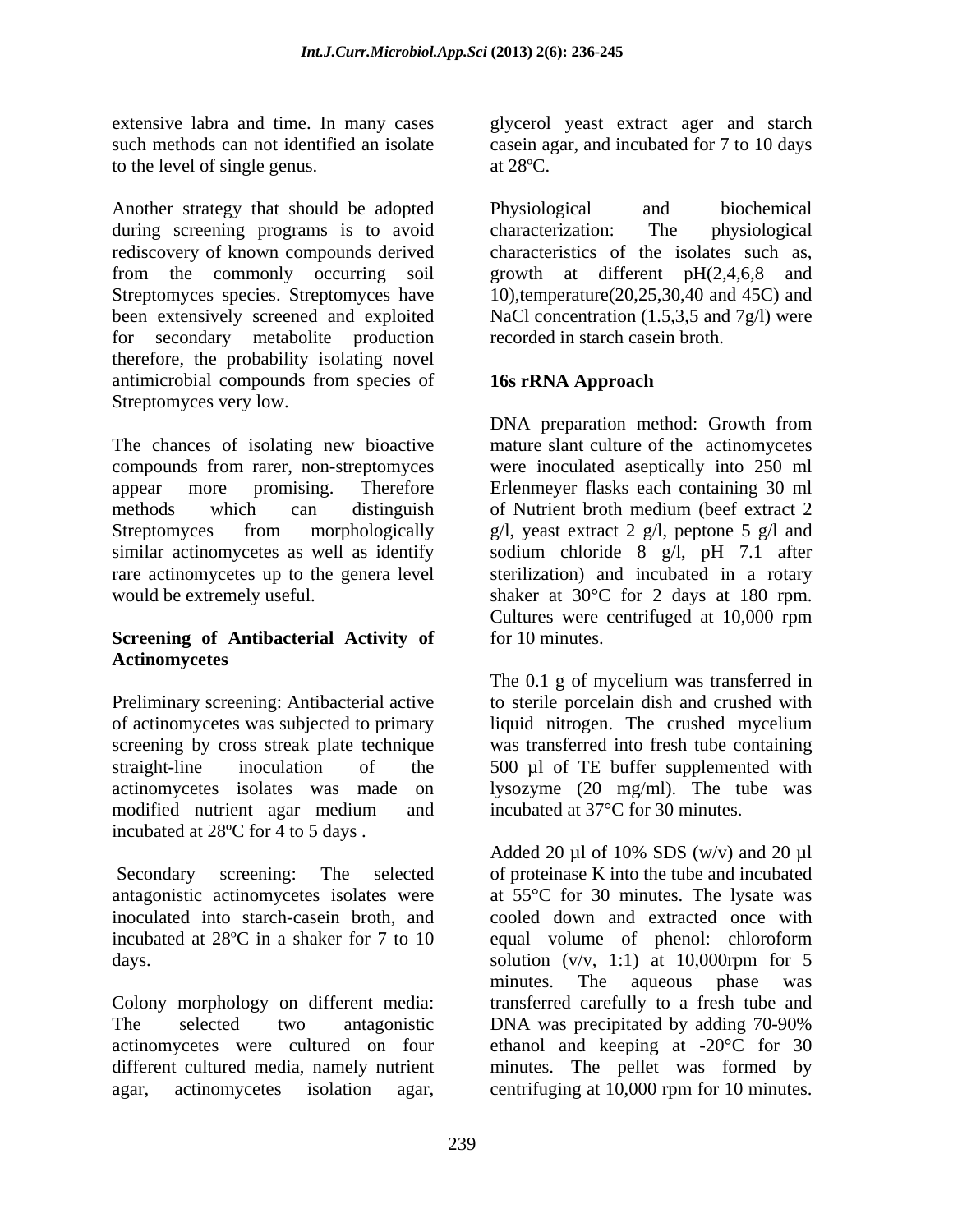ethanol and dissolved the pellet in TE

RNase solution  $(20 \mu g/ml)$  and then primer. incubated at 37°C for 1hr. The sample was once again extracted with equal volume of phenol: chloroform and precipitated as **Results and Discussion** above.

The purity and concentration was checked in Bio photometer PCR amplification, A total of 10 actinomycetes were isolated sequencing and restriction analysis PCR from 25 soil samples collected from amplification of the 16S rDNA of the Cauvery river, the average number of *Streptomyces* sp. was performed using two primers: 9 F (5'-GAGTTTGATCCTGGCT Actinomycetes culture was isolated by CAG3') and 1 541R (5'- using Starch casein nitrate agar medium. AAGGAGGTGATCCAACC3'). The final volume of reaction mixture of 25 µl contained 1X PCR buffer F (Genei), 1.5 are used to avoid the contamination while mMof MgCl2, 200 μM of each dNTP, 20 during the isolation process. pico-moles of each primer, 2.5U of Taq DNA polymerase and 100 ng of template DNA. Seperting the media to isolate the

The amplification was performed on Eppendorf Thermo-cycler 96, according to the following profile: an initial actinomycetes (Figure 1). In the present denaturation step at 94°C for 2 min. followed by 30 amplification cycles of 94 °C for 1 min, 55 °C for 1 min, and 72 °C that could grow well at 30 and 40 °C for 2 min and a final extension step of

The PCR product was detected by agarose gel electrophoresis and was visualized by ultraviolet (UV) fluorescence after ethidium bromide staining. The restriction digestion of 16S rDNA was performed according to the method described previously. Prior to sequencing, amplified products were purified using a HiPurATM  $_{\text{hacteria (Figure 2)}}$ PCR product purification spin kit according to the manufacturer's instructions.

The pellet was washed twice with 90% Sequencing reactions of PCR products buffer. BigDye® Terminator version 3.1 Cycle To obtain RNA free DNA added 20 µl of manufacturer's instructions using 1541R were perform with the ABI PRISM® Sequencing Kit according to the primer.

# **Results and Discussion**

# **Isolation of Actinomycetes Culture**

from 25 soil samples collected from isolates per sample was 1.5. The Antifungal (Nalidixic acid) and Antibacterial (Cycloheximide) chemicals during the isolation process.

72°C for 2 min. However, the strain had maximum growth Starch Casein Nitrate agar media is the specific media to isolate the actinomycetes. It is also evident that different physiological characteristics are influencing the growth rate of the study, the assessment of physiological characteristics of the isolated strain shows temperature, pH 7.0 to 9.0 respectively. at NaCl concentration of 1g/l.

# **Identification of actinomycetes**

Gram staining procedure has been carried out to identify the actinomycetes and with the help of microscopical examination it has been confirmed that gram positive bacteria (Figure 2).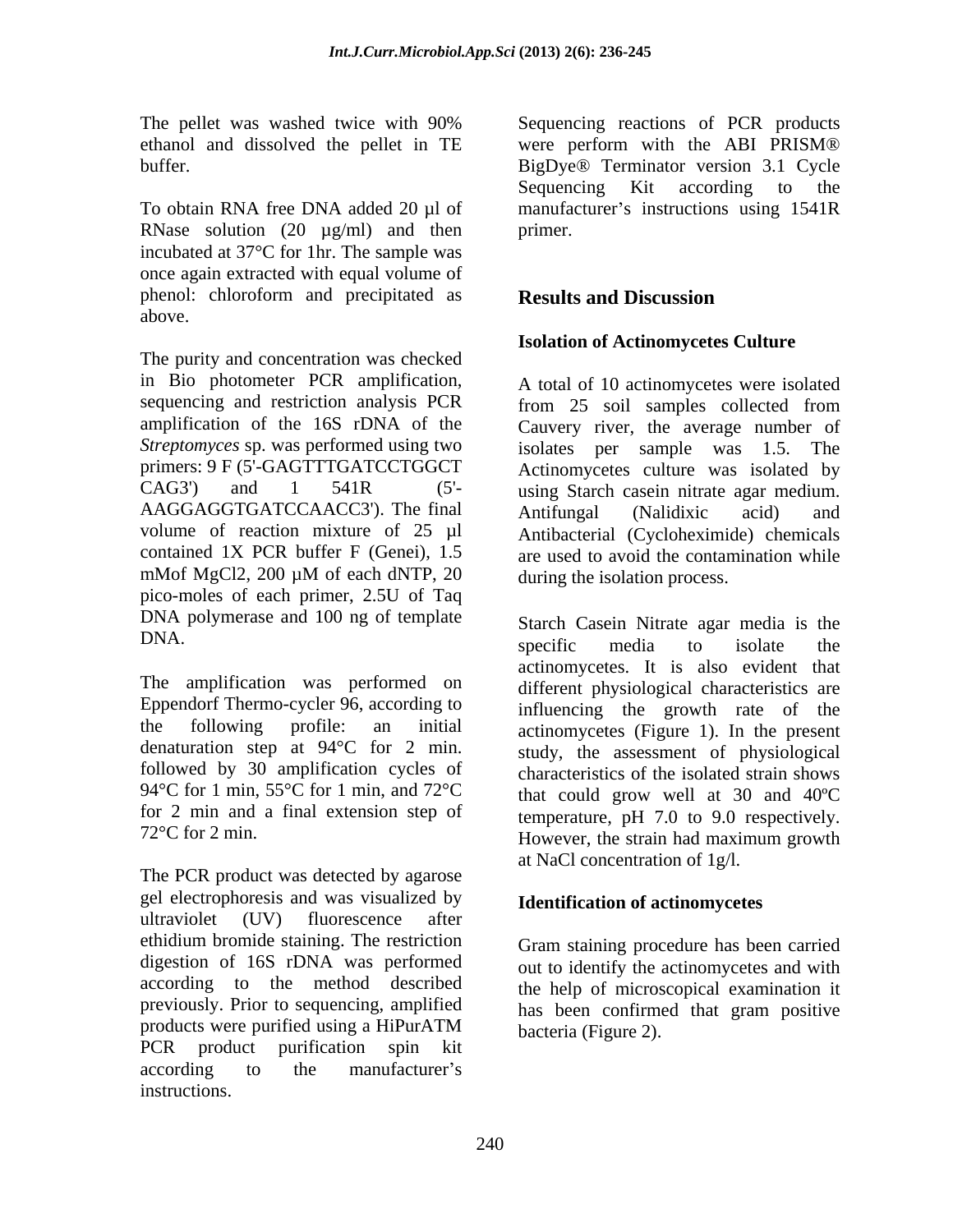**Figure.1** Actinomycetes strain identified from soil sample and the growth was observed after 6-8 days



**Figure.3** Actinomycetes stained with gram staining and it shows the purple colour appearance represents the gram positive organism

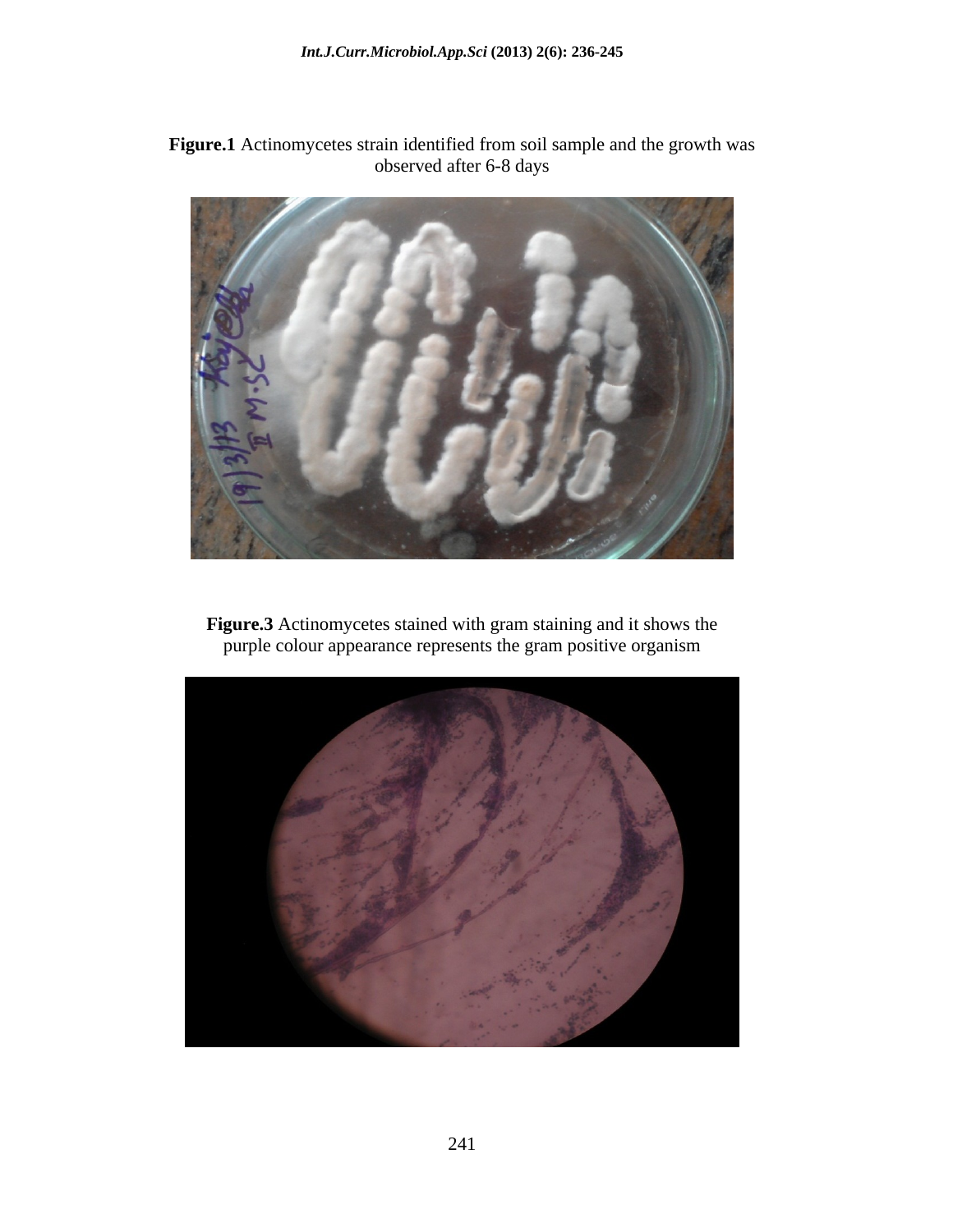### **DNA Isolation and Preparation method**

Growth from mature slant culture of the actinomycetes were inoculated aseptically  $\mu$  contained TX PCR burier F (Gener), 1.5<br>into 250 ml Frienmover, flocks, each mMof MgCl2, 200  $\mu$ M of each dNTP, 20 into 250 ml Erlenmeyer flasks each containing 30 ml of Nutrient broth medium (beef extract 2 g/l, yeast extract 2 g/l, peptone 5 g/l and sodium chloride 8  $\frac{DNA}{2}$ . The amplification was performed  $\alpha$ <sup>1</sup> and  $\alpha$ <sup>1</sup> and  $\alpha$ <sup>1</sup> are equilibration and  $\alpha$ <sup>1</sup> and Eppendorf Thermo-cycler 96, g/l, pH 7.1 after sterilization) and incubated in a rotary shaker at 30°C for 2 days at 180 rpm. Cultures were centrifuged at 10,000 rpm for 10 minutes. The 0.1 g of mycelium was transferred in to sterile porcelain dish and crushed with liquid nitrogen. The crushed mycelium was transferred into fresh tube containing 500 µl of TE buffer supplemented with  $\frac{1}{2}$  and was visualized by ultraviolet  $(UV)$ <br>the the was fluorescence after ethidium bromide lysozyme (20 mg/ml). The tube was incubated at 37°C for 30 minutes.

Added 20  $\mu$ l of 10% SDS (w/v) and 20  $\mu$ l of proteinase K into the tube and incubated at 55°C for 30 minutes. The lysate was cooled down and extracted once with purification spin kit according to the<br>equal volume of phenol: chloroform manufacturer's instructions.In DNA solution  $(v/v, 1:1)$  at 10,000rpm for 5 isolation, 1% agarose gel was prepared and transferred carefully to a fresh tube and DNA was precipitated by adding 70-90% ethanol and keeping at -20°C for 30 minutes. The pellet was formed by centrifuging at 10,000 rpm for 10 minutes.<br>The pellet was washed twice with 90% **BLAST analysis** The pellet was washed twice with 90% **BLAST analysis** ethanol and dissolved the pellet in TE

To obtain RNA free DNA added 20 µl of RNase solution  $(20 \text{ µg/ml})$  and then incubated at 37°C for 1hr. The sample was once again extracted with equal volume of phenol: chloroform and precipitated as above. The purity and concentration was amplification, sequencing and restriction the physiological characteristics of

equal volume of phenol: chloroform manufacturer's instructions.In DNA minutes. The aqueous phase was genomic DNA, PCR product was ran 41R (5'-AAGGAGGTGATCCAACC3'). The final volume of reaction mixture of 25  $\mu$ l contained 1X PCR buffer F (Genei), 1.5 mMof MgCl2, 200 µM of each dNTP, 20 pico-moles of each primer, 2.5U of Taq DNA polymerase and 100 ng of template DNA. The amplification was performed on Eppendorf Thermo-cycler 96, according to the following profile: an initial denaturation step at 94°C for 2 min. followed by 30 amplification cycles of 94°C for 1 min, 55°C for 1 min, and 72°C for 2 min and a final extension step of 72°C for 2 min. The PCR product was detected by agarose gel electrophoresis and was visualized by ultraviolet (UV) fluorescence after ethidium bromide staining. The restriction digestion of 16S rDNA was performed according to the method described previously. Prior to sequencing, amplified products were purified using a HiPurATM PCR product purification spin kit according to the manufacturer's instructions.In DNA isolation,1% agarose gel was prepared and through the gel electrophoresis. Lane 1 denotes the genomic DNA, Lane 2 represents the one kilo basepair DNA ladder and Lane 3 shows the PCR product.

# **BLAST analysis**

Finally the bioinformatics tool as  $BLAST$ result reported that the identified culture was *Isoptericola variabilis.* Identified organism has been deposited at NCBI, Bethesda, Maryland, U.S.A and received the submission number as 1628659 (Figure 3).

checked in Biophotometer PCR The present investigation concluded that analysis PCR amplification of the 16S actinomycetes varied depending up on the rDNA of the Streptomyces sp. was available nutrients in the medium and the performed using two primers: 9F (5'- physical conditions. Upon the growth of GAGTTTGATCCTGGCTCAG3') and 1 5 both the experimental isolates on variousthe physiological characteristics of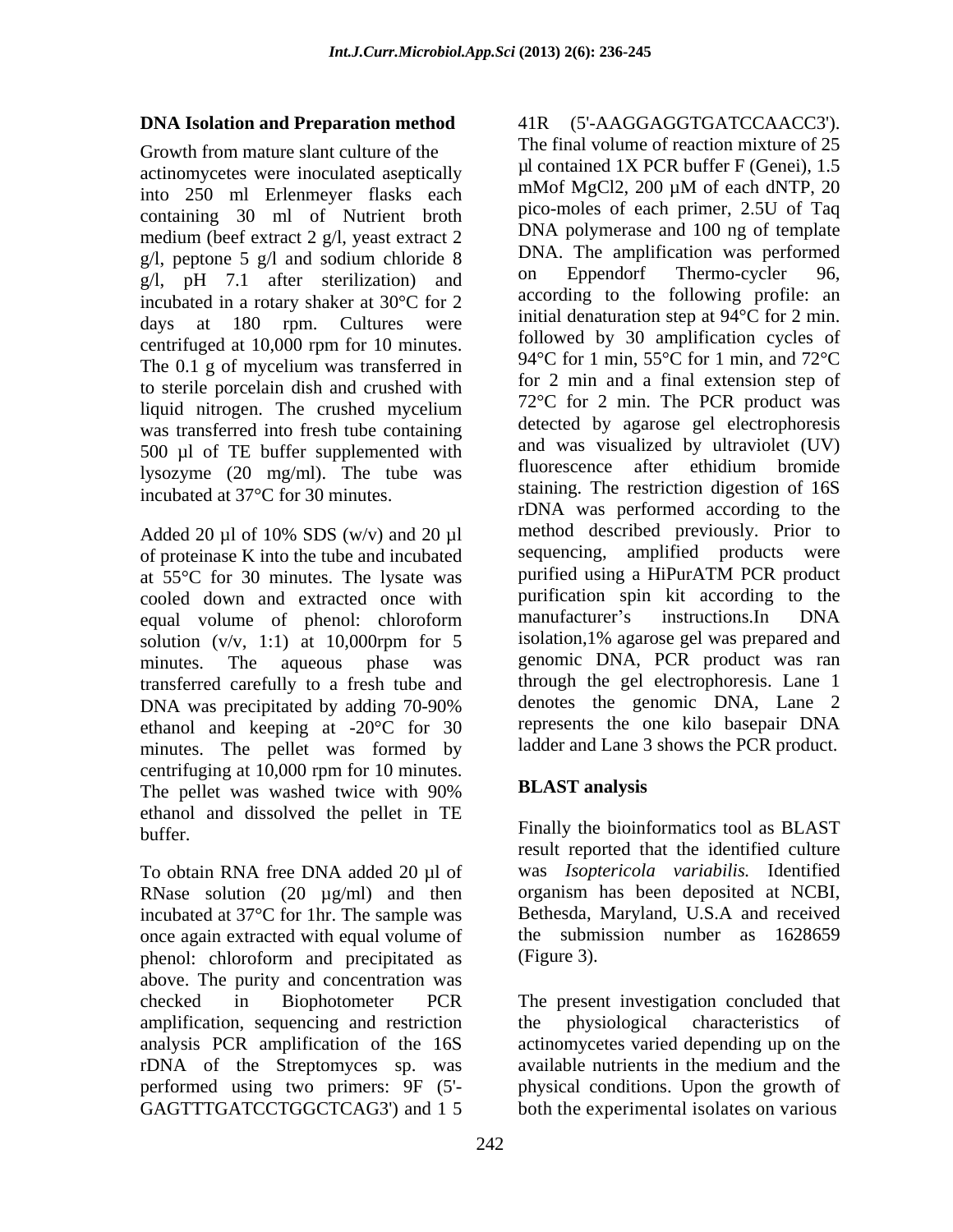**Figure.3** Represents the BLAST result for the organism and it shows the percentage of coverage and identification

#### **Basic Local Alignment Search Tool**

NCBI/ BLAST/ blastn suite/ Formatting Results - R98D40VJ01R Formatting options Download Blast report description

#### Nucleotide Sequence (1307 letters)

Query ID Id 14831 **Description None** Molecule type nucleic acid Query Length 1307

Database Name TL/16S\_ribosomal\_RNA\_Bacteria\_and\_A Description 16S ribosomal RNA sequences (Bacteria and Archaea) Program BLASTN 2.2.28+

#### **Graphic Summary**



| soptericola variabilis 225 strain 225 16S | 2152 |  | 100% |  | 96% | NR_074510.1 |
|-------------------------------------------|------|--|------|--|-----|-------------|
| ribosomal RNA complete sequence           |      |  |      |  |     |             |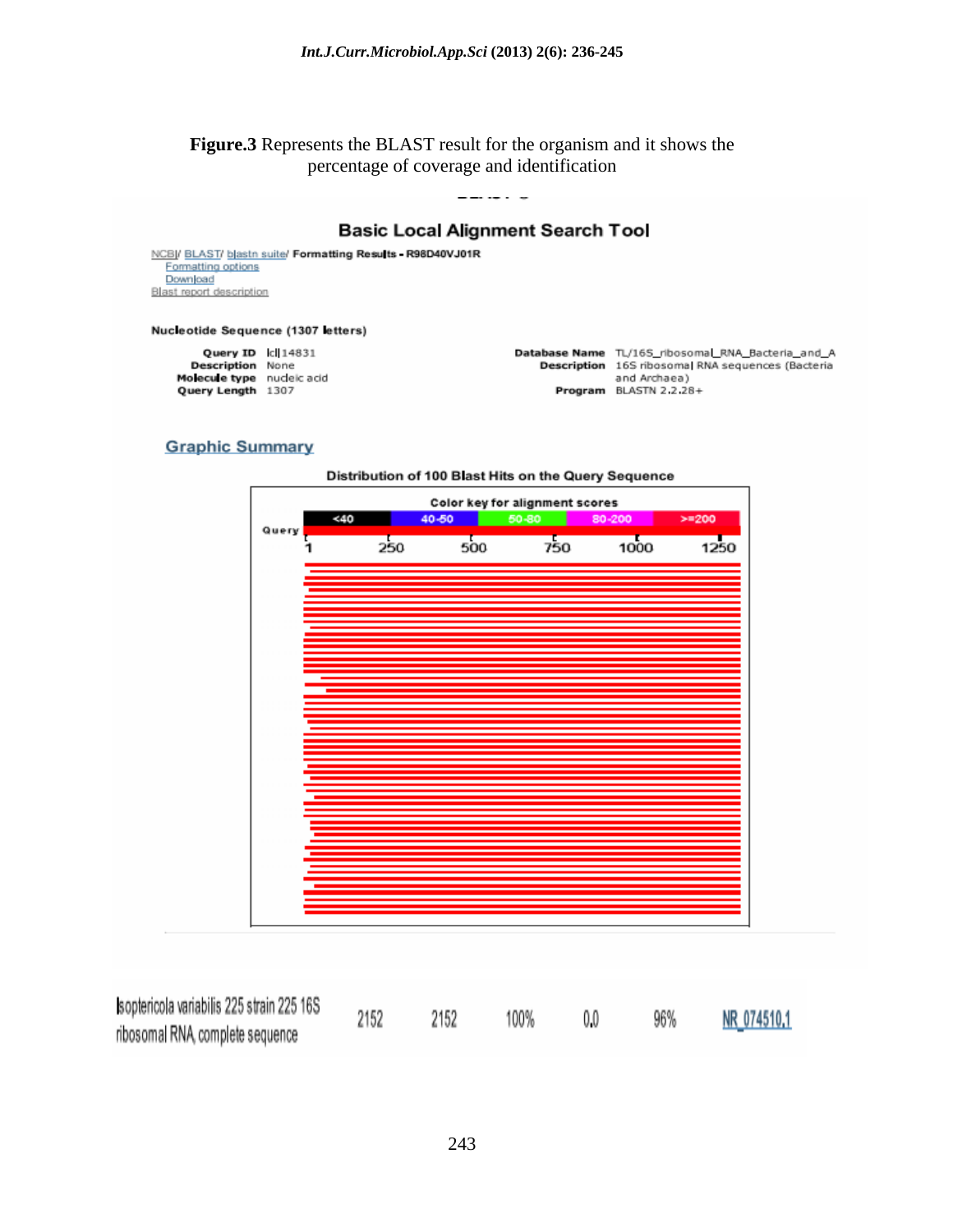media, SCN agar was observed to be the best medium for maximal growth. Further, the colour of diffusible pigments and the aerial and substrate mycelia produced by the two isolates varied with different Berdy, J., 2005. Bioactive microbial media. Thus, it was concluded on the basis of the present and previous studies that the nutrient compositions of the medium Cragg, G.M., D.G.I. Kingston and greatly influence the growth and Mewman, D.J. 2005. Anticancer morphology of organisms. Other Agents from Natural Products. Taylor biologically active compounds are  $\&$  Francis. When compare with the marine sediments, river soil sample has the better activity and it has been observed that numerous numbers of colonies has been seen. Pigments produced by the soil sample bioactive compounds. In From have the better activity. During the DNA isolation sample has shown the better activity within the time period followed by Fenical W. National activity within the time period followed by Fenical W. National the isolation it has been immediately subjected to the 16s rRNA sequencing and Goodfellow, M., and Haynes, J.A.1984. it has shown the exact and expected result.

The authors are thankful to, The London:Academic Press. pp.453—72. Management, Head, Department of Hirsch, C.F., and Christensen, D.L. 1983, Biotechnology, K.S.R College of Novel Methods for Selective Isolation Technology, Tiruchengode, India, Progen of Actinomycetes . Appl. Environ.<br>Biotech India Pvt Ltd. Salem. for their Microbiol. 925-929. Biotech India Pvt Ltd. Salem, for their Microbiol. 92<br>encouragement and constant support to to Kutzner, K.J., encouragement and constant support to to Kutzner, K.J., 1986. The family

- Natural products: The future scaffolds
- Baltz, RH., 2005. Antibiotic discovery renaissance follow the decline and  $\frac{-100}{\lambda}$ fall? . SIM News.55:186-96
- Balagurunathan, R., and Radhakrishnan, M. 2007.Actinomycetes: Diversity and

their importance. In: Microbiology Applications and Current Trends. P.C. Trivedi (editor), Pointer publishers, Jaipur, India.pp. 297-329.

- metabolites. J. Antibiot .(Tokyo).58:1- 26.
- Cragg, G.M., D.G.I. Kingston and Newman, D.J. 2005. Anticancer & Francis.
- produced by the *Isoptericola variabilis.* Fenical, W., D. Baden, M. Burg, C.V. de Goyet, J.D. Grimes, N.H. Katz M,Marcus, S. Pomponi, P. Rhines, P. Tester and Vena, J. 1999. Marine derived pharmaceuticals and related bioactive compounds. In From Monsoons to Microbes: Understanding the Ocean's Rolein Human Health. Edited by Fenical W. Academies Press.pp. 71-86.
- **Acknowledgement** editors. Biological, biochemical and Actinomycetes in marine sediments.In: Ortiz-Ortiz T, Bojalil LF, Yakoleff V, biomedical aspects of actinomycetes.
	- Novel Methods for Selective Isolation of Actinomycetes . Appl. Environ. Microbiol. 925-929.
- carry out this work. Streptomycetaceae. In: Starr MP, Stolp **References** (eds) The prokaryotes, A Handbook on Butler, M.S., and Buss, A.D. 2006. bacteria. 2, Spriner-verlag, New Kutzner, K.J., 1986. The family H, Trper HG, Balows A, Schlegel HG Habitats, isolation and identification of bacteria. 2, Spriner-verlag, New York.pp.2028-2090.
	- for novel antibiotics? Biochem. Milyadon, S., 1995. Research on antibiotic Pharmacol.71:919—29. Screening in Japan over the fate from actinomycetes: Will a approach. Actinomycetologica. T. Too Miyadoh, S., 1993. Research on antibiotic screening in Japan over the late decade: a producing microorganisms approach. Actinomycetologica. 7: 100 106.
		- Mann, J,, 2001. Natural products as immunosuppressive agents. Nat .Prod .Rep.18:417-430.